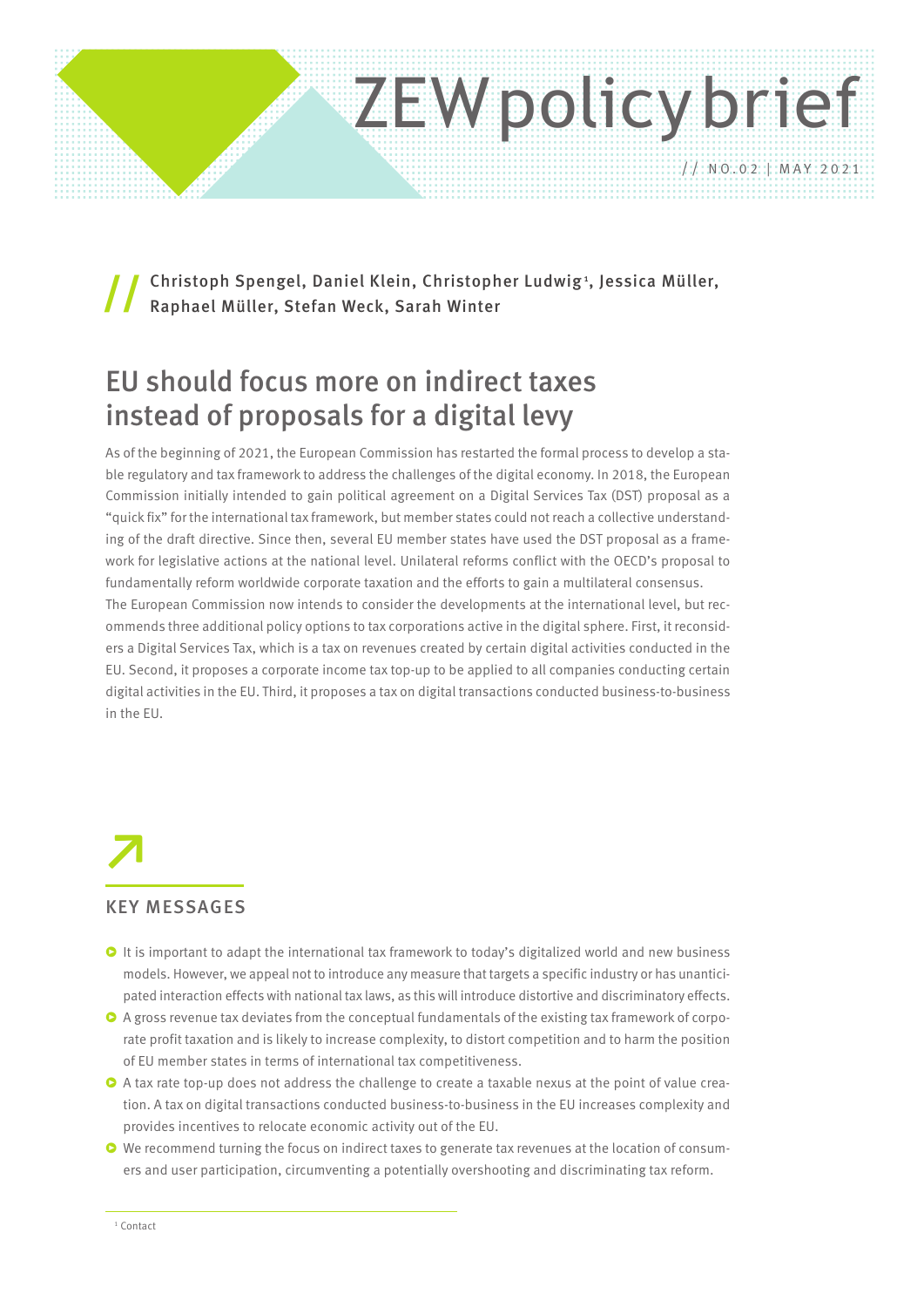### REVIVING THE DIGITAL SERVICES TAX PROPOSAL

The commonly discussed Digital Services Tax (DST) constitutes a gross revenue tax on the provision of specific digital services. A gross revenue tax deviates from the conceptual fundamentals of the existing tax framework of corporate profit taxation and is likely to increase complexity, to distort competition and to harm the position of EU member states in terms of international tax competitiveness. The effective tax burden from a gross revenue tax of three percent, as proposed by the European Commission in March 2018, depends on corporations' profit margin. It is negatively correlated with corporate profitability. For example, considering a company with a profit margin of ten percent, the DST would be equivalent to a corporate income tax rate of 30 percent. Even though companies may deduct the DST paid from corporate income taxes, a low-margin company may still suffer a disproportionately higher tax burden than a high-margin company.

Specifying quantitative thresholds for the applicability of rules is always, at least to some extent, arbitrary. Distortion of competition is conceivable, as one competitor, slightly above a threshold, would have to pay the tax, while another competitor, slightly below the relevant threshold, would be tax-exempt.

It is doubtful whether a digital levy such as the DST contributes to sustainable public finances. The estimated additional annual tax revenue generated from the DST of 3.9 to about 5 billion euros is a drop in the ocean, in relation to the overall tax revenue of more than 6,600 billion euros in all 28 EU member states in 2019.<sup>2</sup> It is also presumptuous to expect the additional revenue from any potential new digital levy to support the EU's borrowing and repayment capacities and recover the costs of the 750 billion euros NextGenerationEU temporary recovery instrument to help repair the immediate economic and social damage brought about by the coronavirus pandemic.<sup>3</sup>

The European Commission labels the DST as the interim solution that "focuses on activities where there is a large gap between the value created and Member States' ability to tax it – where user participation and user contribution play a central role in value creation".4 However, it lacks an explanation why this gap is particularly large with respect to companies that offer services falling under the scope of the DST as opposed to services that are excluded from the scope of the DST. This selectiveness hampers the development of innovative business models and provides a disincentive to engage in new forms of value creation.

A gross revenue tax severely affects corporations' profitability

Pre-specified thresholds are arbitrary and distort competition

Expected additional tax revenues are a drop in the ocean

Ring-fencing the digital economy threatens innovation and economic growth

dt*tps://ec.europa.eu/eurostat/databrowser/view/gov\_10a\_taxag/default/table?lang=en; Fuest, C., Meier, V., Neumeier? المسافر F., & Stöhlker, D. Die Besteuerung der Patamission Staff<br>F., & Stöhlker, D. (2018). Die Besteuer* relating to the corporate taxation of a significant digital presence.

<sup>3</sup> https://ec.europa.eu/info/strategy/recovery-plan-europe\_en

<sup>4</sup> European Commission. (2018). Communication from the Commission to the European Parliament and the Council— Time to establish a modern, fair and efficient taxation standard for the digital economy—COM(2018) 146 final.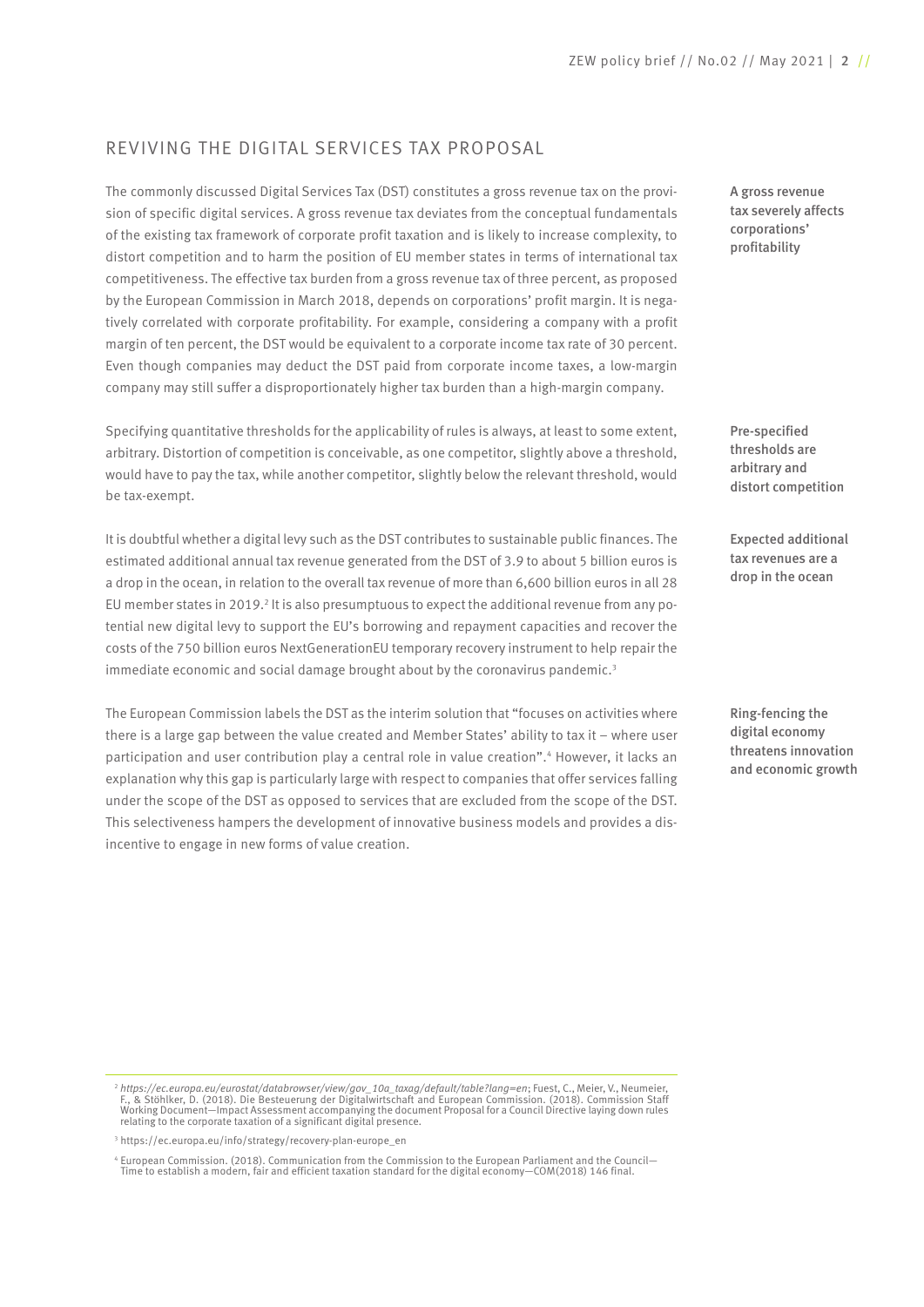## TOP-UP OF CORPORATE INCOME TAX AND A TAX ON DIGITAL BUSINESS-TO-BUSINESS TRANSACTIONS

An additional corporate income tax top-up is not well-suited to achieve the European Commission's objectives to secure tax revenues and contradicts incentives to promote innovative activities. First, any top-up to the corporate tax rate could only be effective if the corporate tax was levied at the place of value creation. However, it is – as the European Commission acknowledges – one of the major challenges of the digital economy that taxes are paid in locations different from where the value is created. Under current nexus and transfer pricing rules, only a small fraction of profit is attributed to local subsidiaries or branches in market jurisdictions. Thus, a tax rate top-up on these profits is unlikely to result in substantial additional tax revenues. Second, corporate tax revenues and corporations' effective tax burden depend on an interplay of tax base regulations and the tax rate. Without a harmonized tax base, a tax rate top-up might increase the sensitivity of affected firms with respect to location choices across EU member states. Third, the major challenge of taxing the digital economy is not a tax rate issue but an issue of allocating the tax base. Adjustments in the tax rate, therefore, fail to address the key challenge. Fourth, many European countries provide incentives for research and development activities by granting lower tax rates to proceeds that are attributable to innovative activities, e.g., income from patents or royalties. A corporate tax rate top-up would reverse the effect of intellectual property box regimes.

A tax on digital transactions conducted business-to-business in the EU increases complexity and provides incentives to relocate economic activity out of the EU. First, differentiating transactions depending on the business partner, consumers or businesses increases the complexity of corporate taxation tremendously. Second, the proposed transaction taxes that cannot be passed through to consumers increase input costs for digital services. Third, the transaction tax resembles the DST on a transaction level if the tax is to be levied on the gross transaction price. Consequently, corporations will be inclined to avoid business-to-business taxes by exiting the European common market and serving local European consumers from abroad.

### ALTERNATIVE SUGGESTIONS TO ENSURE TAX REVENUES IN A DIGITALIZED ECONOMY

As an already existing means to tax consumption in market jurisdictions, the role of value-added taxes (VAT) is surprisingly barely considered in the current political discussion. Yet, as presented in a study for the European Commission, billions of tax revenue are at stake if consumption taxes are not collected appropriately.<sup>5</sup> Thoroughly adapting the VAT framework and enforcing VAT on digital services might be crucial to generate and protect tax revenue in EU member states.

With the United States' recent tax reform proposal the multilateral discussion to introduce a global minimum tax and to push forward a far reaching reform of the global corporate tax system along the lines of the OECD's two pillar approach has gained momentum. In a globalized economy it is preferable to reach a multilateral consensus solutions with as many collaborators as possible. A globally harmonized corporate tax system can mitigate national barriers and can improve crossborder trade. If the system is well designed, it further ensures countries a fair share of tax revenues. A corporate income tax top-up to be applied to all companies conducting certain digital services in the EU is not effective

A tax on digital transactions conducted businessto-business in the EU is distortive

Focusing on value added taxes instead of a digital levy

A global consensus solution to reform corporate taxation is preferable to unilateral actions

<sup>5</sup> CASE, & IHS. (2017). Study and Reports on the VAT Gap in the EU-28 Member States: 2017 Final Report (TAXUD/2015/  $CC/131$